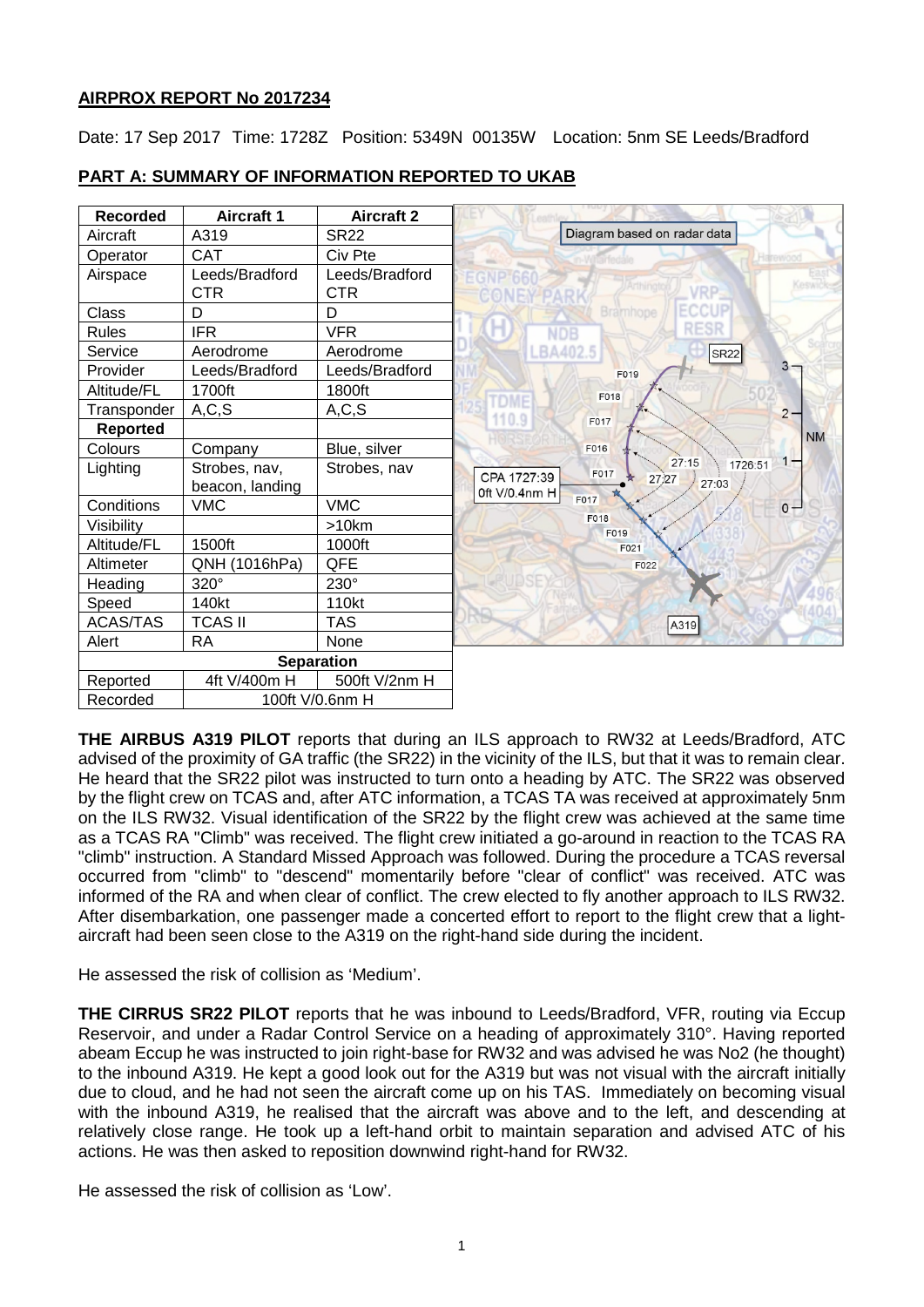**THE LEEDS/BRADFORD CONTROLLER** reports that the SR22 was inbound VFR from the southeast routing to right-base RW32. At the same time, the A319 was on the ILS. The Radar controller passed Traffic Information to the SR22 pilot on the position of the A319. When the A319 pilot contacted him he passed Traffic Information on the position of the SR22, adding that it would be holding on right base. The SR22 pilot was heading in an upwind direction to join and report right-base because he had arrived from a south-southeast direction. He observed the SR22 making a left turn back towards approach in a southerly direction before right-base without a clearance, he recalled. The SR22 pilot's rate of turn was wide, and he reported that he would orbit left. He told the SR22 pilot that he was heading towards final approach and instructed him to carry on the left turn because he was getting close. The SR22 pilot then headed back in a northerly direction. The A319 pilot reported a TCAS RA and carried out a missed approach, climbing straight ahead to 4000ft, as instructed by the Radar controller

## **Factual Background**

The weather at Leeds/Bradford was recorded as follows:

EGNM 171720Z 35009KT 310V020 9999 FEW010 SCT025CB 12/10 Q1016=

### **Analysis and Investigation**

## **CAA ATSI**

ATSI had access to reports from both pilots but no reports from the controllers involved were submitted at the time. ATSI also reviewed the area radar recording, and the R/T recordings for both Leeds Tower and Leeds Radar. A copy of the Leeds ATC unit investigation report was also received. Screenshots in the report are taken from the area radar. All times UTC. The A319 was inbound IFR on an ILS approach to RW32 at Leeds Airport, receiving an Aerodrome Control Service from Leeds Tower. The SR22 was inbound VFR from the east-south-east, also receiving an Aerodrome Control Service from Leeds Tower.

At 1718:10, the SR22 pilot contacted Leeds Radar advising that they were at 1700ft, inbound to land at Leeds, requesting a Basic Service and clearance to enter the Leeds Control Zone. The controller confirmed the Basic Service and Leeds QNH, and requested that the pilot call crossing the A1 (A1(M) motorway), which was acknowledged by the pilot.

At 1720:00, the controller advised the SR22 pilot to expect to enter via the Eccup Visual Reference Point (VRP).

At 1720:35, the A319 pilot made his first call to Leeds Radar. The controller issued a clearance to descend to 3500ft and advised that it would be radar vectors for an ILS approach to RW32.

At 1721:50, the SR22 pilot reported abeam the A1, (15nm south-east of the airfield), at which point the controller issued transponder code 2665 (Figure 1).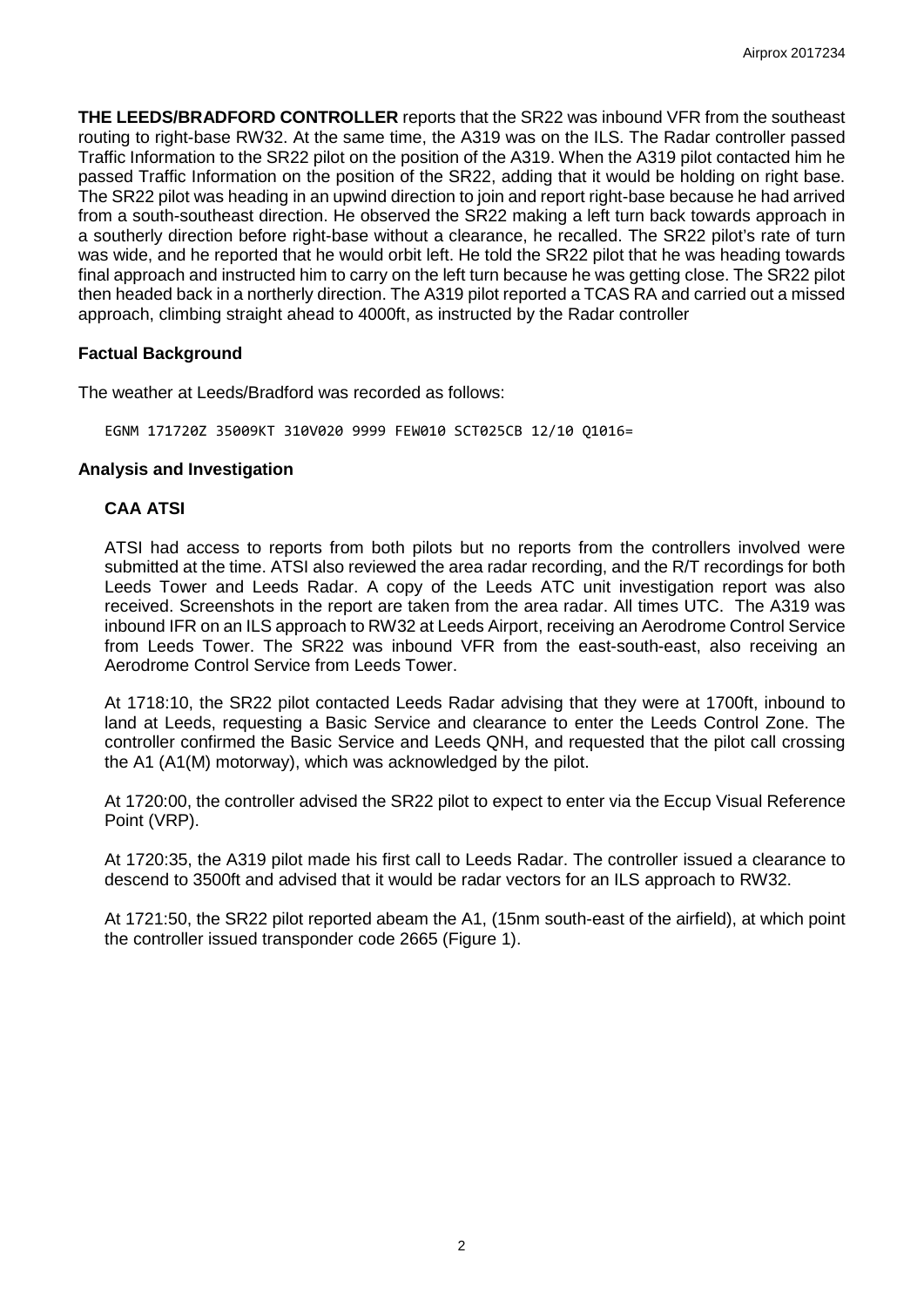

Figure 1 – 1721:50.

At 1722:25 the controller issued the SR22 pilot a clearance to enter controlled airspace VFR, via Eccup, with no level restriction, and to report becoming visual with the airfield, which was acknowledged by the pilot.

At 1722:40 the A319 pilot was given a heading for base leg, and at 1723:40, instructed to descend to 3000ft.

At 1724:30 the controller advised the SR22 that there would be traffic on the ILS, although they neither specified the type of aircraft, nor its position/range from touchdown (Figure 2).



Figure 2 – 1724:30. Figure 3 – 1724:55.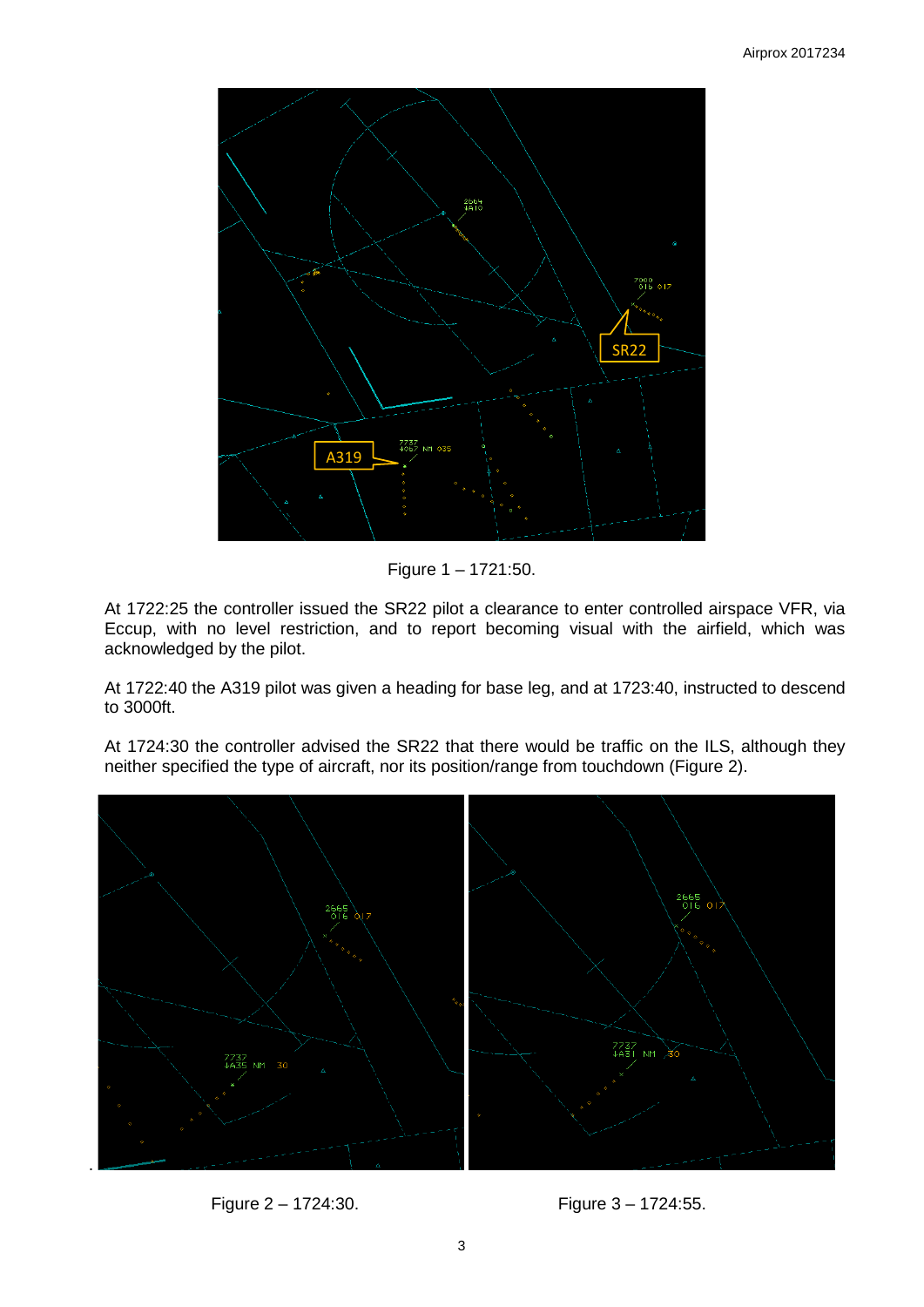At 1724:46 the A319 pilot was turned onto an intercept heading for the ILS and cleared to descend once established.

At 1724:55**,** (Figure 3), the controller advised the SR22 pilot that they were entering controlled airspace, and asked if they had the airfield in sight, which the pilot confirmed that they did. The controller then instructed the pilot to contact Leeds Tower.

At 1725:10, the SR22 pilot contacted Leeds Tower; the Aerodrome controller instructed them to report right base for RW32 and passed the QFE, which was readback by the pilot.

At 1725:40, the Radar controller gave further descent to the A319 pilot and, at 1726:40, instructed them to contact Leeds Tower.

At 1726:42, the SR22 pilot, who had maintained a steady north-westerly track towards the airfield, was observed to turn onto a base leg (Figure 4).



Figure 4 – 1726:42. Figure 5 – 1727:00.

At 1726:50, the A319 pilot contacted Leeds Tower, and at 1727:00 the Aerodrome controller cleared them to land on RW32 (Figure 5).

At 1727:05, the Aerodrome controller advised the A319 pilot that there was an SR22 holding on right base, 2nm east of the airfield which was acknowledged by the A319 pilot.

At 1727:18, the SR22 pilot reported carrying out a left-hand orbit for separation (Figure 6).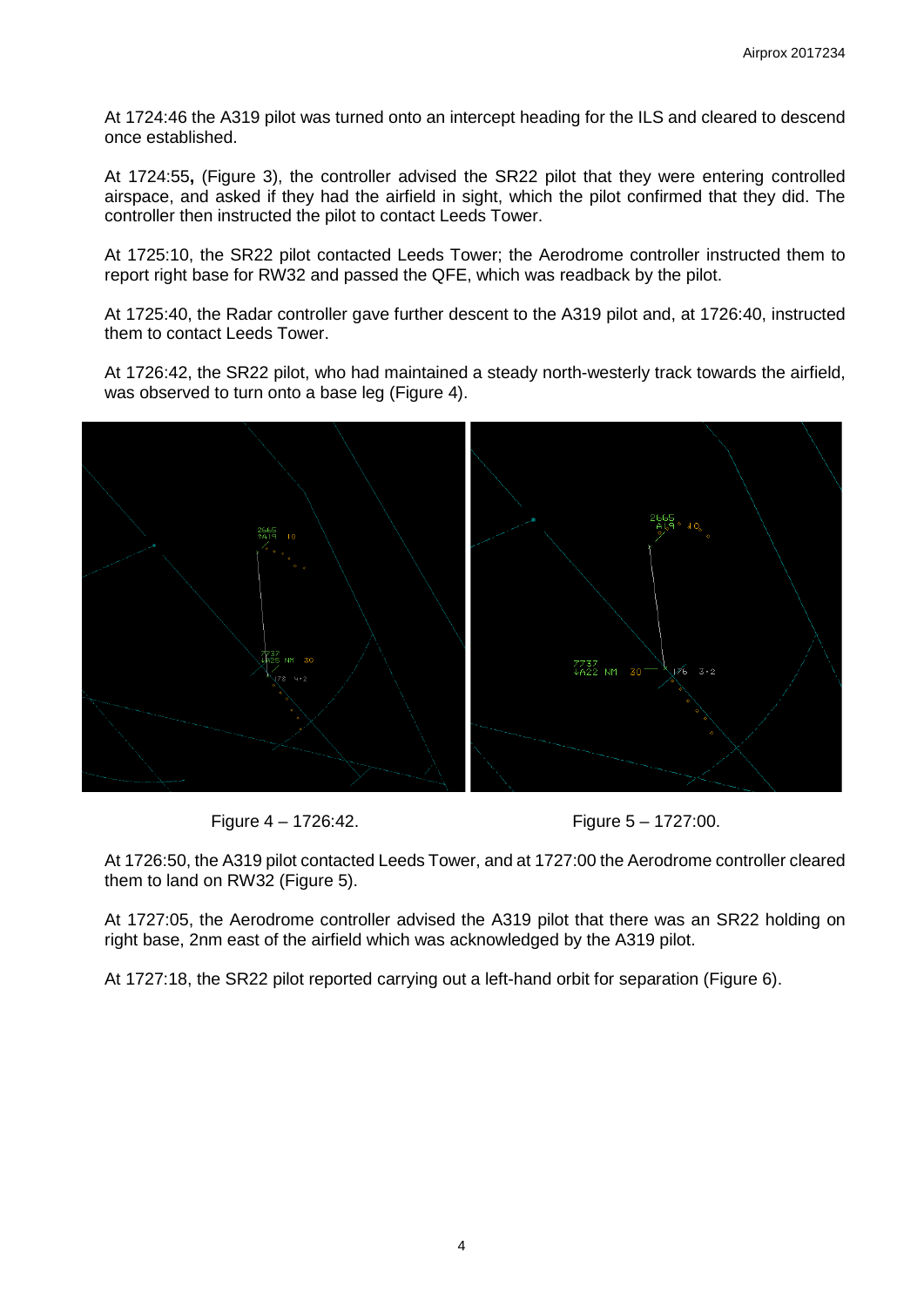

Figure 6 – 1727:18. Figure 7 – 1727:36

The controller acknowledged this and, at 1727:36 requested that they made their turn more pronounced, away from the approach (Figure 7).

CPA was at 1727:43, with the aircraft separated by 0.6nm laterally and 100ft vertically (Figure 8).





Figure 8 – 1727:43. Figure 9 – 1727:47.

The A319's descent was observed to have stopped at 1800ft at 1727:44, with a climb observed to have commenced at 1727:47 (Figure 9 – note: climb observed in aircraft data block).

The A319 pilot reported receiving a TCAS RA at 1727:56, which was acknowledged by the controller who, at 1728:10, instructed the A319 pilot to climb straight ahead to 4000ft.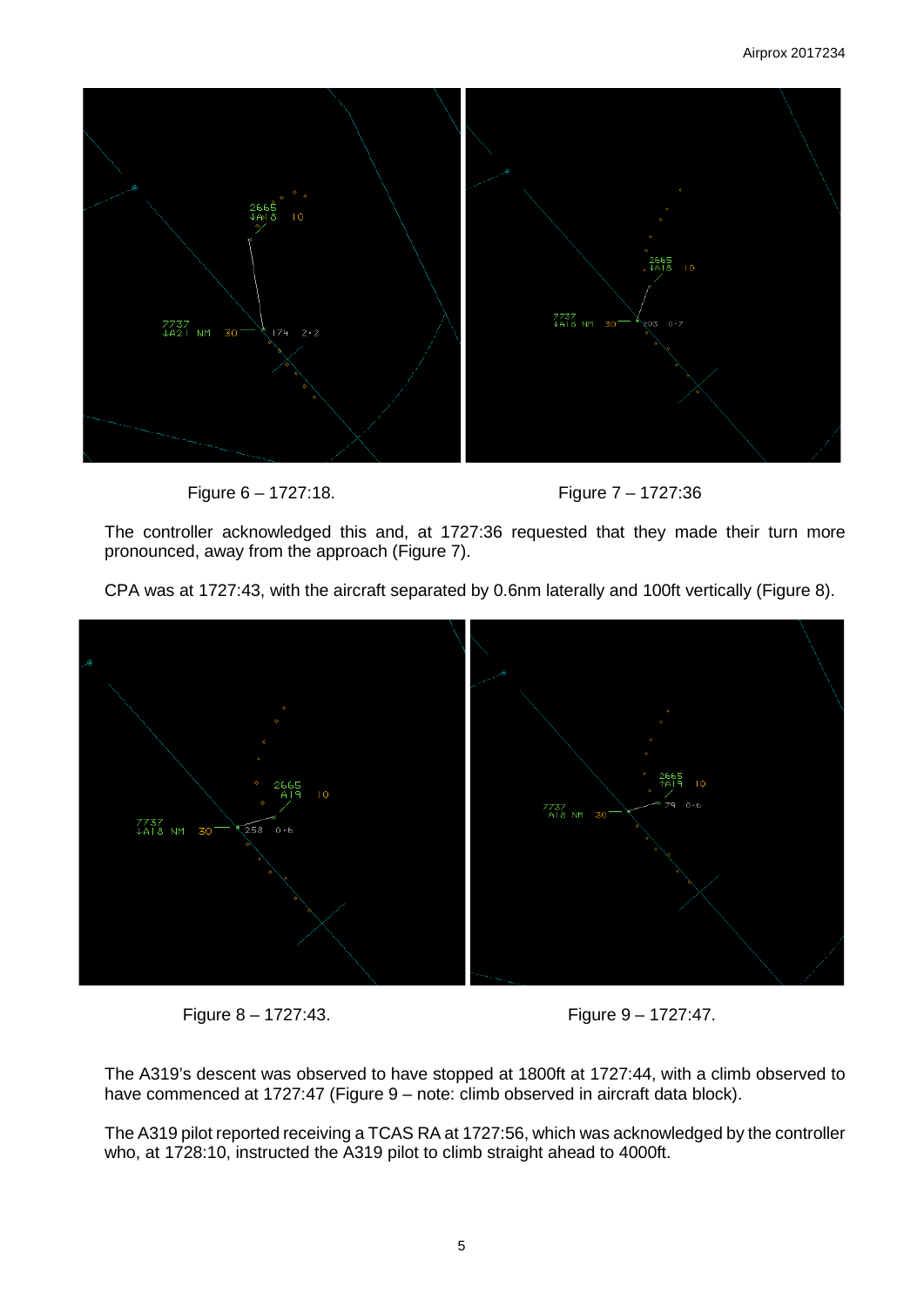The Aerodrome controller submitted a written statement to the unit management on 13<sup>th</sup> January 2018 following a request by ATSI. In their statement they remembered being asked by the radar controller how they would like the SR22 to be positioned inbound, to which they reported: "*I was reluctant at first to answer as I knew the SR22 would be number two in traffic and the radar controller closed the hot key with no response from me as he was talking on frequency".* When asked a second time by the Radar controller, the Aerodrome controller requested that the SR22 pilot be routed to right base for RW32. He stated that it had been his intention to then instruct the SR22 pilot to orbit on right base.

When the SR22 pilot called on frequency, the Aerodrome controller said that he, mistakenly, thought that he had then issued an instruction to orbit on right base, whereas, in reality, it had been an instruction to report on base leg. It had been the Aerodrome controller's intention to then pass Traffic Information to the SR22 pilot on the A319 together with advice on wake turbulence spacing. The Aerodrome controller reported having good visual contact with both aircraft and was also monitoring their positions on the ATM. It was not until he saw the SR22 turn onto what was effectively a base leg, that he realised that it was not orbiting, and so instructed the pilot to turn away from final approach.

The Aerodrome controller had previously passed Traffic Information to the A319 pilot on the SR22, although had also mentioned that the SR22 would be holding. Although the Radar controller passed generic Traffic Information to the SR22 pilot about an aircraft inbound for the ILS, he did not specifically mention the type or range from touchdown. No Traffic Information was passed by the Radar controller to the A319 pilot on the SR22 before transferring the A319 pilot to the Tower.

The pilot of the A319 reported seeing the SR22 on TCAS after receiving Traffic Information from the Aerodrome controller. They then reported receiving a TCAS TA on the SR22 at 5nm from touchdown. A subsequent TCAS RA coincidental with the A319 crew acquiring visual contact with the SR22, led them to commence a go-around in response to the TCAS RA. The pilot of the SR22, who did not report on right base as instructed by the Aerodrome controller, stated that they had been aware of the A319. They reported that it had not been picked up by their TAS nor did they physically see it until they were on base leg, due to cloud. They reported that it was at this point they elected to make a left-hand orbit to maintain separation.

In Class D airspace there is no requirement to separate IFR and VFR aircraft. Controllers are to pass Traffic Information and traffic avoidance advice if requested.<sup>[1](#page-5-0)</sup> However, when providing an Aerodrome Control Service:

*'Aerodrome Control shall issue information and instructions to aircraft under its control to achieve a safe, orderly and expeditious flow of air traffic with the objective of: (1) Preventing collisions between:* 

- *(a) aircraft flying in, and in the vicinity of, the ATZ;*
- *(b) aircraft taking-off and landing" [2](#page-5-1) .*

The Aerodrome controller could have taken more positive steps to ensure that the SR22 pilot did not conflict with the A319 on the ILS. He was late in recognising that the potential for confliction was increasing.

The Aerodrome controller issued a heading and climb instruction to the A319 whilst the pilot was responding to a TCAS RA contrary to CAP493 which states:

*'When a pilot reports a TCAS RA, controllers shall not attempt to modify the aircraft's flight path or reiterate previously issued instructions, until the pilot reports "Clear of Conflict". (SERA.11014(c))'.*

 $\overline{\phantom{a}}$ 

<sup>&</sup>lt;sup>1</sup> CAP493 Section 1. Chapter 2: Flight Rules - Page 2

<span id="page-5-1"></span><span id="page-5-0"></span><sup>2</sup> CAP493 Section 2: Chapter 1: Aerodrome Control - Page 1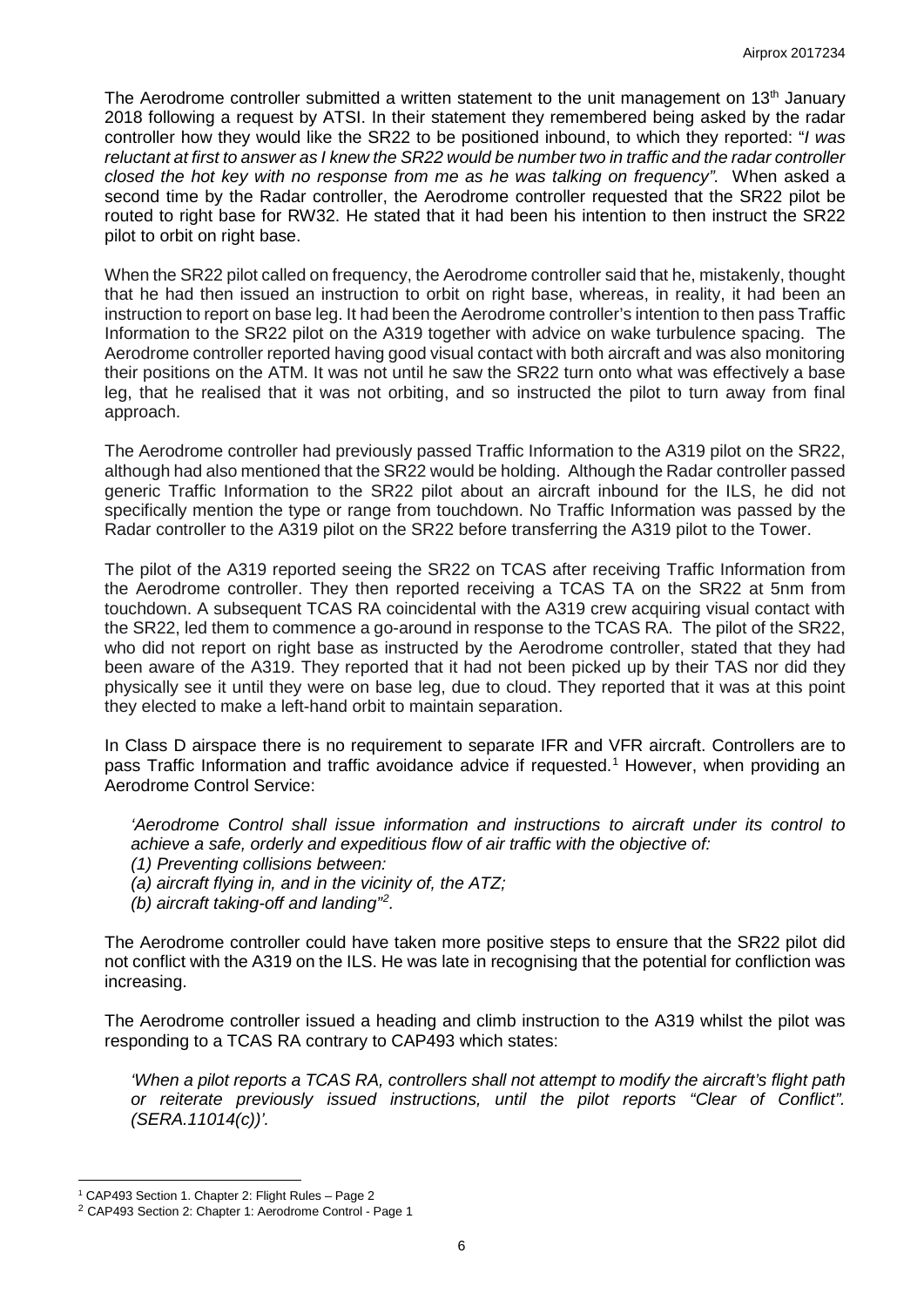Other than the use of existing VRPs, the unit has not published specific guidance to controllers for the routing of VFR aircraft to and from the airfield. Since the incident, following consultation with their CAA Inspector (Ops), the unit has issued a Temporary Operational Instruction, advising controllers that aircraft joining VFR should be instructed to position for a downwind join rather than direct to base leg. There then remains the option for the Aerodrome controller to revise the clearance to a base leg join, at a later stage, following assessment of the traffic situation.

Reporting action by the ATC unit was considered to have fallen short of the requirements of EU376/2014 and the guidance in CAP382. No report was submitted by the unit as a result of the TCAS RA reported by the A319 pilot, nor after having been informed of the Airprox by the A319 operator in writing, three days later.

### **UKAB Secretariat**

The A319 and SR22 pilots shared an equal responsibility for collision avoidance and not to operate in such proximity to other aircraft as to create a collision hazard. The Aerodrome controller was responsible for issuing information and instructions to aircraft under his control to achieve a safe, orderly and expeditious flow of air traffic.

#### **Summary**

An Airprox was reported when an A319 and an SR22 flew into proximity at 1728hrs on Sunday 17<sup>th</sup> September 2017. The A319 pilot was operating under IFR in VMC, the SR22 pilot was operating under VFR in VMC. Both pilots were in receipt of an Aerodrome Control Service from Leeds/Bradford within the Class D airspace of the Leeds/Bradford CTR.

## **PART B: SUMMARY OF THE BOARD'S DISCUSSIONS**

Information available included reports from both pilots, the controller concerned, area radar and RTF recordings and reports from the appropriate ATC and operating authorities.

The Board first considered the actions of the SR22 pilot. Members noted that he had been cleared to enter the CTR via Eccup Reservoir by the Radar controller, to join right base for RW23, and to report the airport in sight. He was subsequently informed that there was traffic on the ILS and, after reporting visual with the airport, he was transferred to the Tower frequency. On initial contact on the Tower frequency, the SR22 pilot was then instructed to report right-base for RW32. He was not issued with any further Traffic Information about the A319. About two minutes after the SR22 pilot's initial call, he reported carrying out a left-hand orbit for separation, having become visual with the A319 as it broke cloud. At this point, the two aircraft were 2.2nm apart with the SR22 being 300ft below the A319. The Board discussed whether a left turn was the most appropriate direction, or whether a right-hand orbit in the circuit direction would have been more appropriate. Members were unanimous that, in the circumstances that he found himself in, a right-hand turn would probably have taken the aircraft through the approach path and even closer to the A319. On the issue of whether the SR22 pilot should have reported right-base by then, a civil controller member commented that the actual position of base leg as a range from the approach path was not defined. From experience of other Airprox, it was apparent that this distance varied depending on whether it was a light-aircraft involved or an airliner; as such, it was possible that the SR22 pilot had considered that he had not yet joined right-base at the time. Notwithstanding, some members opined that, had the SR22 pilot reported on base leg, the controller would probably have used this cue to take action to control the situation. They also wondered why the SR22 pilot had continued towards the approach path knowing that there was an aircraft ahead of him which he was unable to see because it was in cloud. In this respect, the Board were surprised that the SR22 pilot had not received a TAS alert warning him about the A319 before becoming visual with it.

Turning to the actions of the Radar and Aerodrome controllers, the Board considered that they had not agreed a specific plan between themselves to integrate the SR22 with the A319, and that this was a contributory factor to the Airprox. On initial discussion about the SR22, when the Radar controller had asked the Aerodrome controller how he would like the SR22, the latter controller reported that he had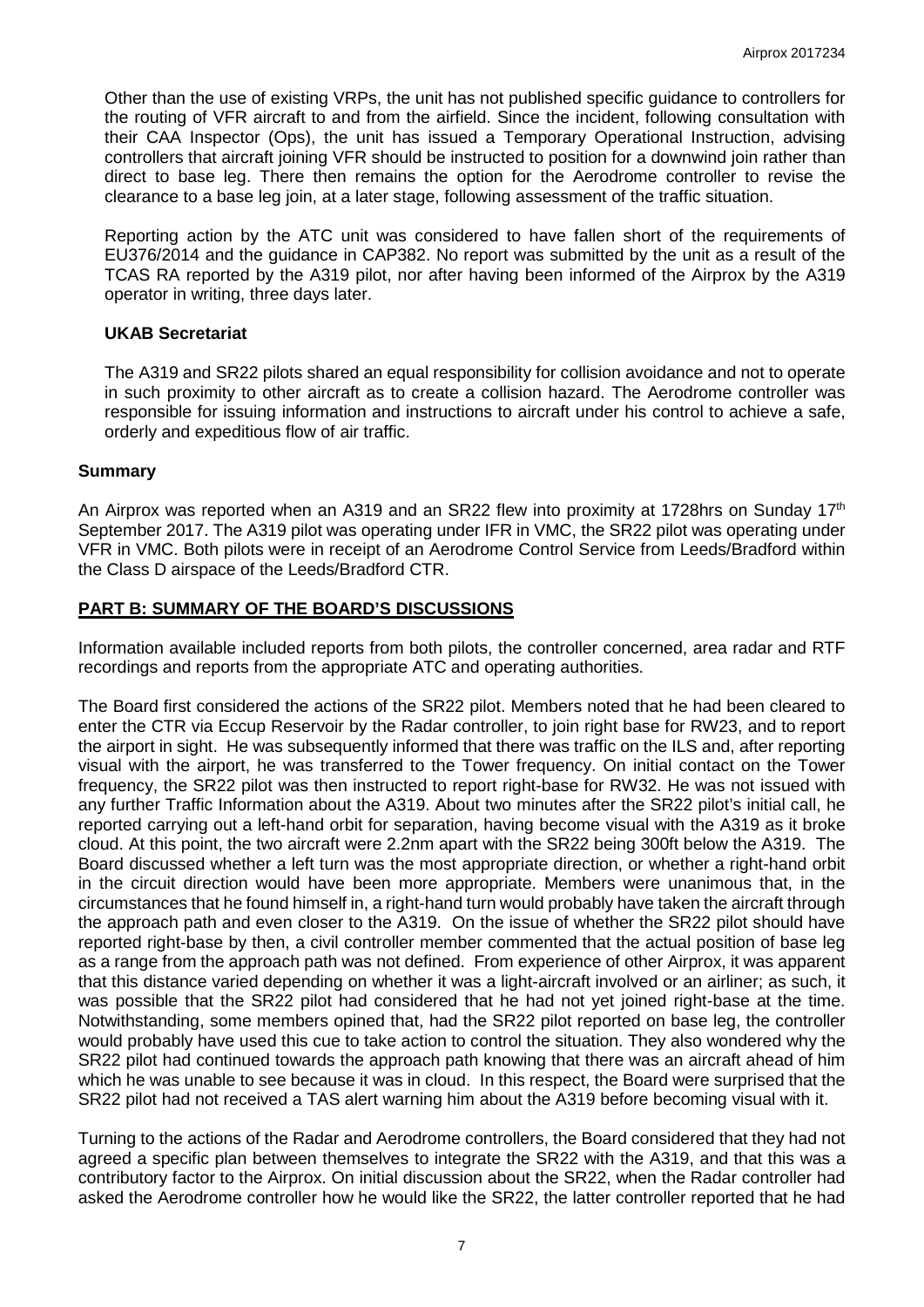been reluctant to state a plan and the Radar controller had then deselected the telephone. After a further request, the Aerodrome controller had agreed for the SR22 to be routed to right base. It would have been apparent then that the SR22 would have to be held off to allow the A319 to proceed ahead but no mention was made about the SR22 orbiting on base leg and the Radar controller did not pass any further Traffic Information to the SR22 pilot before transferring him to the Tower frequency. When the SR22 pilot contacted the Aerodrome controller, he was asked to report right base, but again Traffic Information was not issued to the pilot about the position of the A319. Civil controller members commented that, not only should Traffic Information have been passed but, additionally, the SR22 pilot should have been advised of the vortex spacing behind the A319. The Board considered that a contributory factor to the Airprox was therefore that ATC did not pass sufficient Traffic Information on the A319 to the SR22 pilot. The Board noted that the Aerodrome controller had been surprised that the SR22 pilot had not orbited before proceeding closer to the final approach because he believed, erroneously, that he had instructed the pilot to orbit on right base. When the SR22 pilot autonomously reported that he was carrying out a left-hand orbit, the controller, having both aircraft in sight, requested that he should make his turn more 'pronounced'; the Board could not conclude whether this request had materially increased the separation between the two aircraft.

The Board noted that, meanwhile, the A319 pilot had received a TCAS RA to climb because of the relative position of the SR22 and had appropriately broken off his approach. Members then discussed whether pilots of light-aircraft were generally aware that routing close to TCAS-equipped aircraft on approach would likely cause a TCAS RA in the other aircraft, resulting in the pilot having to make a missed approach.

The Board then discussed the cause and risk. It was quickly agreed that the cause was that the Leeds/Bradford controllers did not integrate the SR22 with the A319. Turning to risk, although CPA was less than ideal (0.6nm horizontally and 100ft vertically) the SR22 pilot was turning away from the A319 at that point. Therefore, although agreeing that safety margins had been reduced, it was concluded that there had been no risk of a collision. Consequently, the Board assessed the risk as Category C.

The Board was heartened to learn that the ATSU involved has produced a Temporary Operational Instruction (TOI) advising controllers that aircraft joining VFR should be instructed to position for a downwind join rather than direct to base leg. This would allow the controllers to judge when it would be appropriate for the pilot to turn onto base leg. A Civil Controller member with experience of Leeds ATC confirmed that this was an appropriate procedure and would prevent such an Airprox occurring again. It was hoped that this TOI would subsequently be included in the Leeds/Bradford MATS Part 2.

## **PART C: ASSESSMENT OF CAUSE AND RISK**

| <u>Cause</u> :               | Leeds/Bradford ATC did not integrate the SR22 with the A319.                         |
|------------------------------|--------------------------------------------------------------------------------------|
| <b>Contributory Factors:</b> | 1. The Leeds/Bradford controllers did not agree a plan for the SR22 to<br>join.      |
|                              | 2. ATC did not pass sufficient Traffic Information on the A319 to the<br>SR22 pilot. |
| Degree of Risk:              | C.                                                                                   |

Safety Barrier Assessment<sup>[3](#page-7-0)</sup>

 $\overline{\phantom{a}}$ 

In assessing the effectiveness of the safety barriers associated with this incident, the Board concluded that the key factors had been that:

<span id="page-7-0"></span><sup>&</sup>lt;sup>3</sup> The UK Airprox Board scheme for assessing the Availability, Functionality and Effectiveness of safety barriers can be found on the [UKAB Website.](http://www.airproxboard.org.uk/Learn-more/Airprox-Barrier-Assessment/)